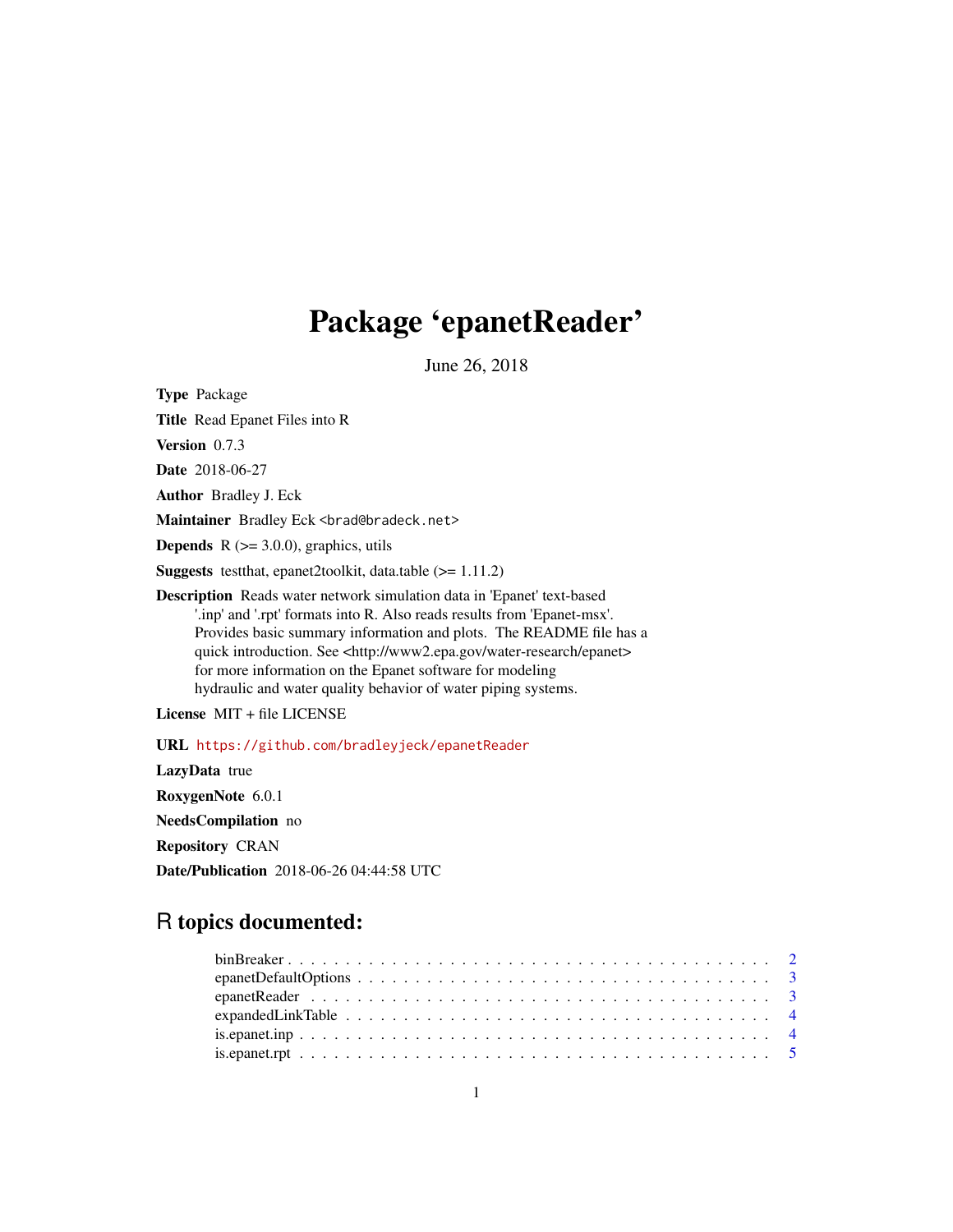<span id="page-1-0"></span>

| $plotInpNodes \ldots \ldots \ldots \ldots \ldots \ldots \ldots \ldots \ldots \ldots \ldots \ldots \ldots 12$ |
|--------------------------------------------------------------------------------------------------------------|
|                                                                                                              |
|                                                                                                              |
| -11                                                                                                          |
|                                                                                                              |
| 9                                                                                                            |
| 9                                                                                                            |
| $\boldsymbol{8}$                                                                                             |
| $\overline{7}$                                                                                               |
| $\overline{7}$                                                                                               |
| 6                                                                                                            |
| 6                                                                                                            |
| 6                                                                                                            |
| - 5                                                                                                          |
|                                                                                                              |
|                                                                                                              |

binBreaker *Bin Breaker*

# Description

Generate break points for use with cut() and range labels based on sample max and min

# Usage

binBreaker(x, nbin)

# Arguments

| X    | vector to find cuts for |
|------|-------------------------|
| nbin | number of bins          |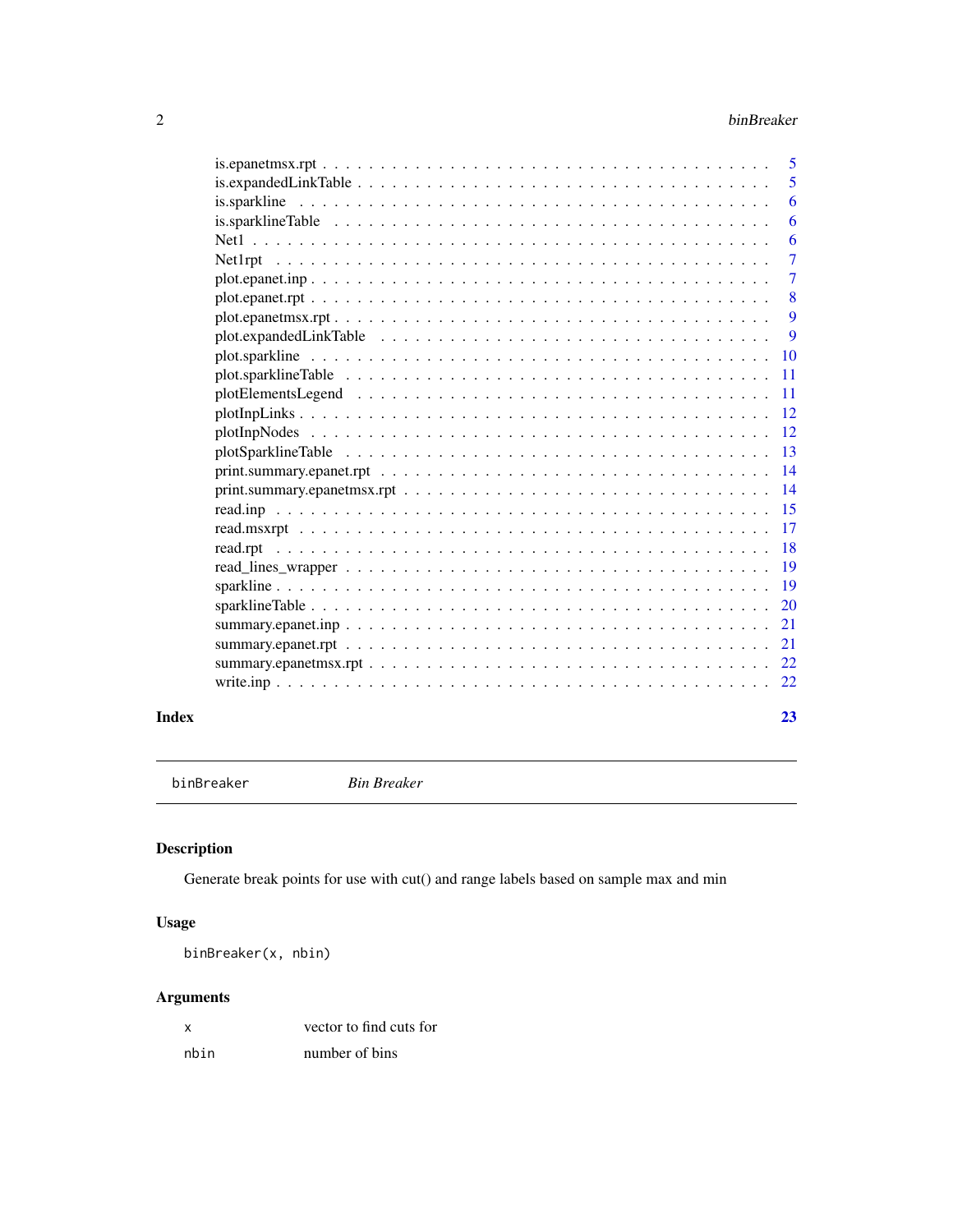# <span id="page-2-0"></span>epanetDefaultOptions 3

# Details

Helpful in making labels use the acutal max and min rather than the +/- 1

# Value

list with elements Breaks and Labels

epanetDefaultOptions *Epanet Default Options*

#### Description

A list of Epanet's default options

### Usage

epanetDefaultOptions()

# Details

Provides a named list in the form of OPTION = default\_value where the values are taken from pages 152-154 of the manual.

# References

Rossman, L. A. (2000). Epanet 2 users manual. US EPA, Cincinnati, Ohio. http://nepis.epa.gov/Adobe/PDF/P1007WWU.pd

#### Examples

epanetDefaultOptions()

epanetReader *Read text files from Epanet into R*

# Description

epanetReader is a package for reading water network information and simulation results in Epanet's .inp and .rpt files into R. See functions [read.inp,](#page-14-1) [read.rpt,](#page-17-1) and [read.msxrpt](#page-16-1) for some examples.

#### Author(s)

Bradley J. Eck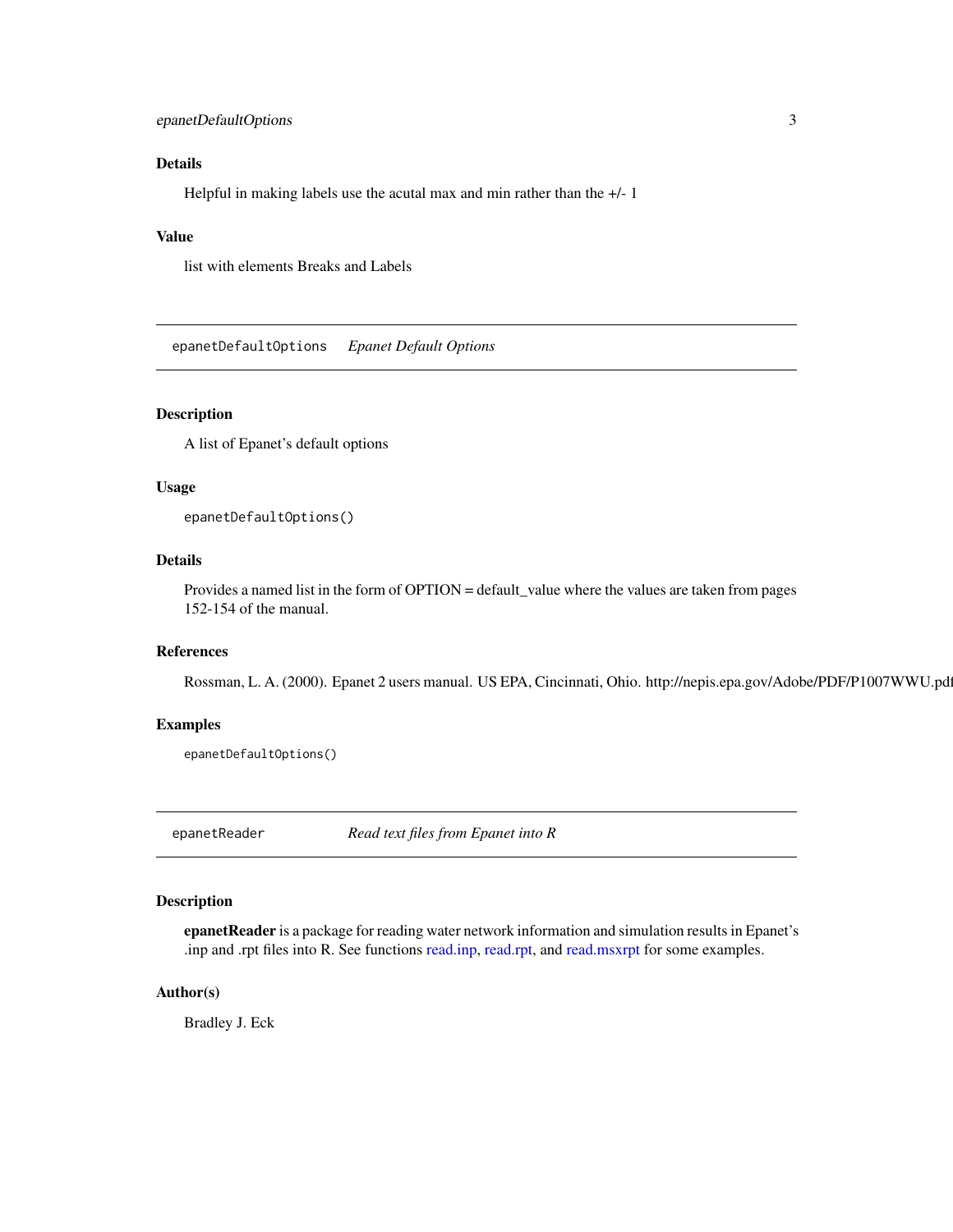<span id="page-3-0"></span>expandedLinkTable *Expanded Link Table*

# Description

Create an expandedLinkTable object by adding node coordinates to a data frame of pipes, pumps, or valves.

# Usage

expandedLinkTable(Links, Coordinates)

# Arguments

| Links       | data frame of Pipes, Pumps or Valves of from epanet.inp |
|-------------|---------------------------------------------------------|
| Coordinates | table of epanet.inp                                     |

#### Value

an expandedLinkTable object

# Examples

```
x <- expandedLinkTable(Net1$Pipes, Net1$Coordinates)
print(x)
plot(x)
```
is.epanet.inp *Check if an object as class 'epanet.inp'*

# Description

Check if an object as class 'epanet.inp'

# Usage

is.epanet.inp(x)

#### Arguments

x an R object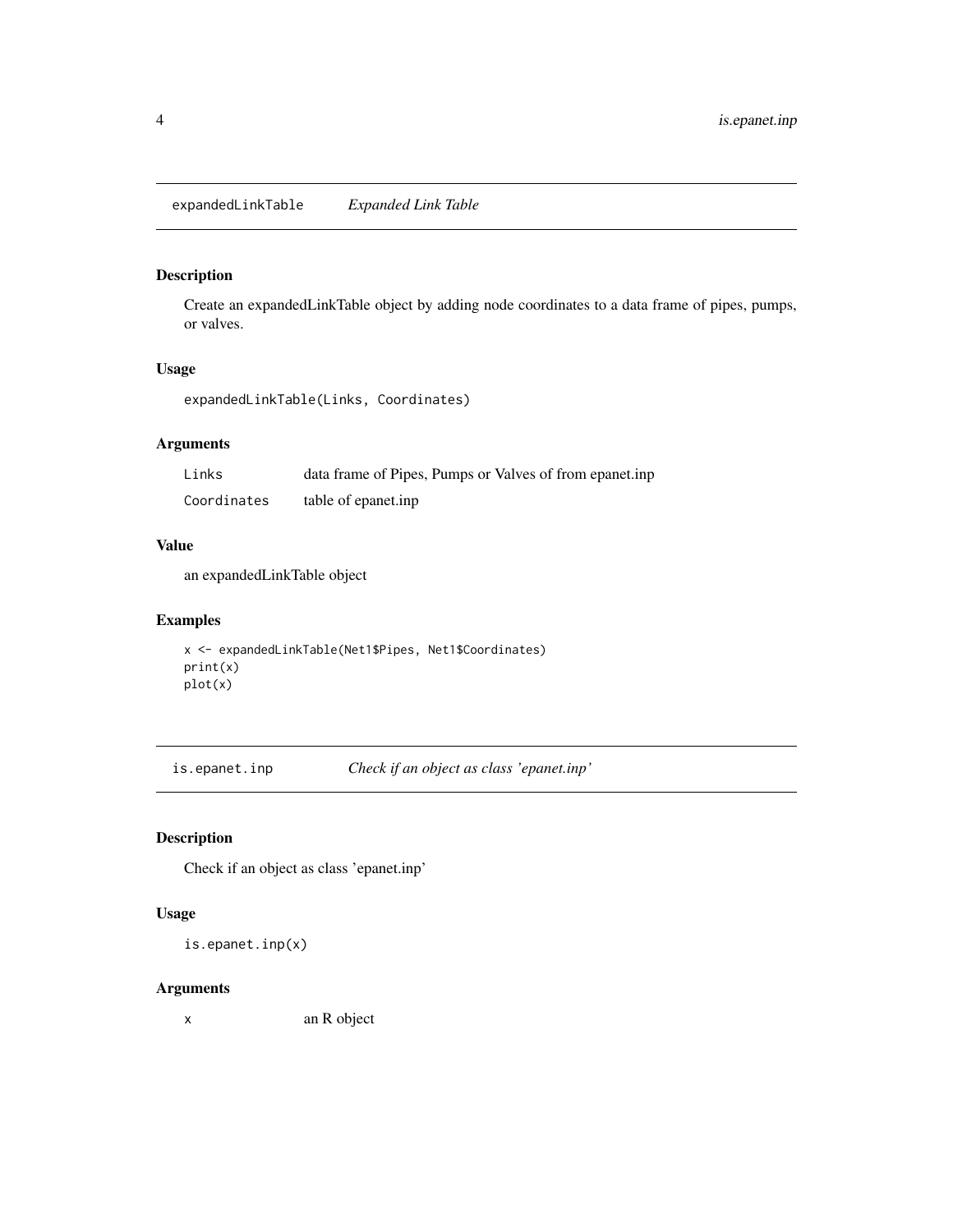<span id="page-4-0"></span>is.epanet.rpt *Check if an object has class 'epanet.rpt'*

# Description

Check if an object has class 'epanet.rpt'

# Usage

is.epanet.rpt(x)

#### Arguments

x an R object

is.epanetmsx.rpt *Check if an object has class 'epanetmsx.rpt'*

# Description

Check if an object has class 'epanetmsx.rpt'

# Usage

is.epanetmsx.rpt(x)

# Arguments

x an R object

is.expandedLinkTable *Check if an object has class 'expandedLinkTable'*

# Description

Check if an object has class 'expandedLinkTable'

# Usage

is.expandedLinkTable(x)

# Arguments

x an R object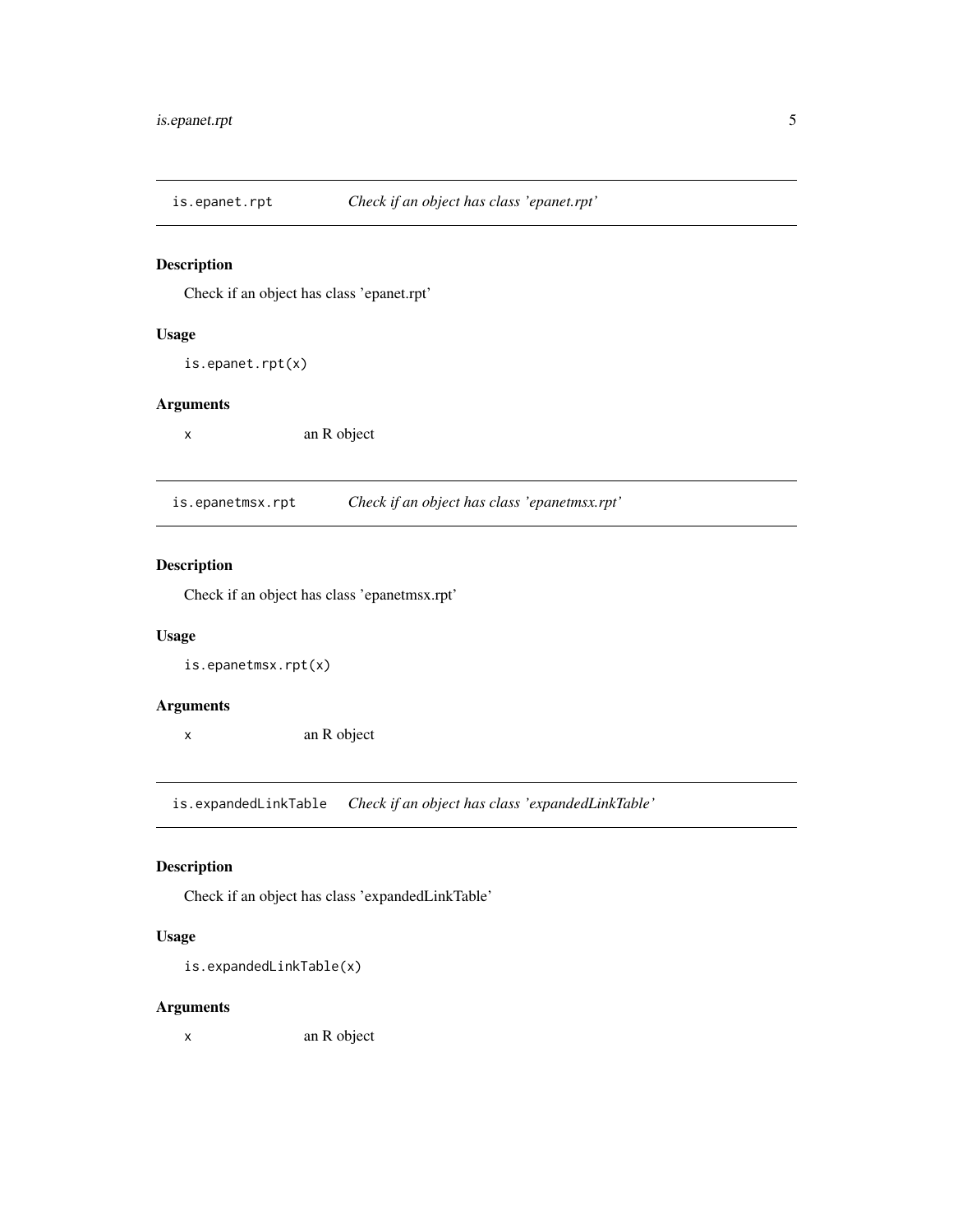<span id="page-5-0"></span>

#### Description

Check if an object has class 'sparkline'

# Usage

is.sparkline(x)

### Arguments

x an R object

is.sparklineTable *Check if an object has class 'sparklineTable'*

# Description

Check if an object has class 'sparklineTable'

# Usage

is.sparklineTable(x)

#### Arguments

x an R object

Net1 *Epanet's Net1 Example*

# Description

A dataset created by reading the Net1.inp file distributed with Epanet using this package's read.inp() function.

# Usage

Net1

# Format

An object of class epanet.inp created by [read.inp.](#page-14-1)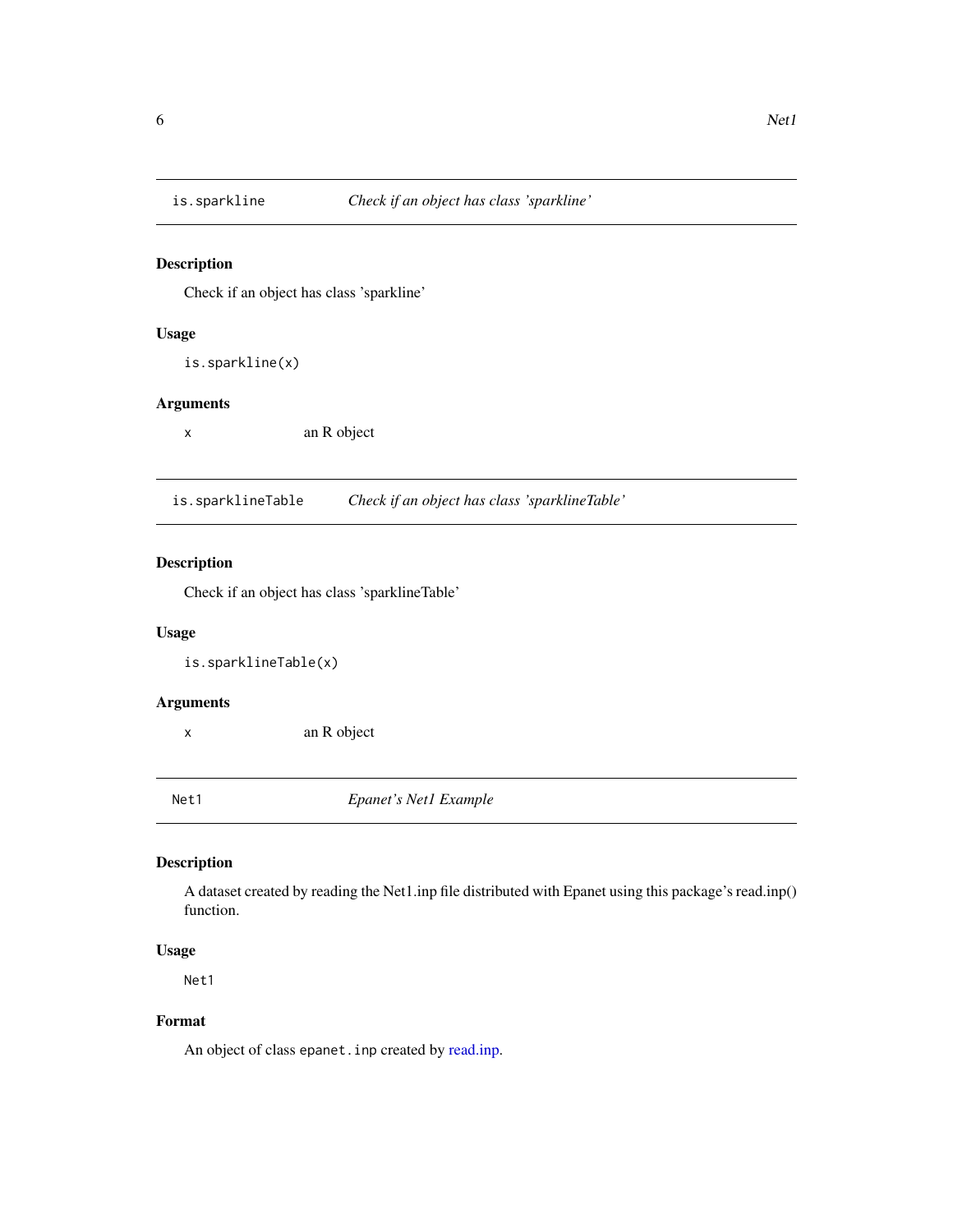#### <span id="page-6-0"></span>Net1rpt 7

#### Source

http://www.epa.gov/sites/production/files/2014-06/en2setup\_0.exe

#### Examples

```
#confirm built-in dataset matches output of read.inp
inp <- file.path( find.package("epanetReader"), "extdata","Net1.inp")
n1 <- suppressWarnings( read.inp(inp) )
ok <- isTRUE( all.equal(Net1, n1))
if( ok==FALSE) stop("built-in Net1 doesn't match read.inp")
```
Net1rpt *Epanet's Net1 Example*

### **Description**

A dataset created by reading the Net1.rpt file distributed with Epanet using this package's read.rpt() function.

# Usage

Net1rpt

# Format

An object of class epanet.rpt created by [read.rpt.](#page-17-1)

#### Examples

```
#confirm built-in dataset matches output of read.rpt
rpt <- file.path( find.package("epanetReader"), "extdata","Net1.rpt")
n1r <- read.rpt(rpt)
ok <- isTRUE( all.equal(Net1rpt, n1r))
if( ok==FALSE) stop("built-in Net1rpt doesn't match read.rpt")
```
plot.epanet.inp *Plot Method for epanet.inp*

#### Description

Make a plot of the network using base graphics

#### Usage

```
## S3 method for class 'epanet.inp'
plot(x, plot.junctions = TRUE,legend.locn = "topright", plot.labels = FALSE, link.lwd = 3,
  link,col = "black", ...)
```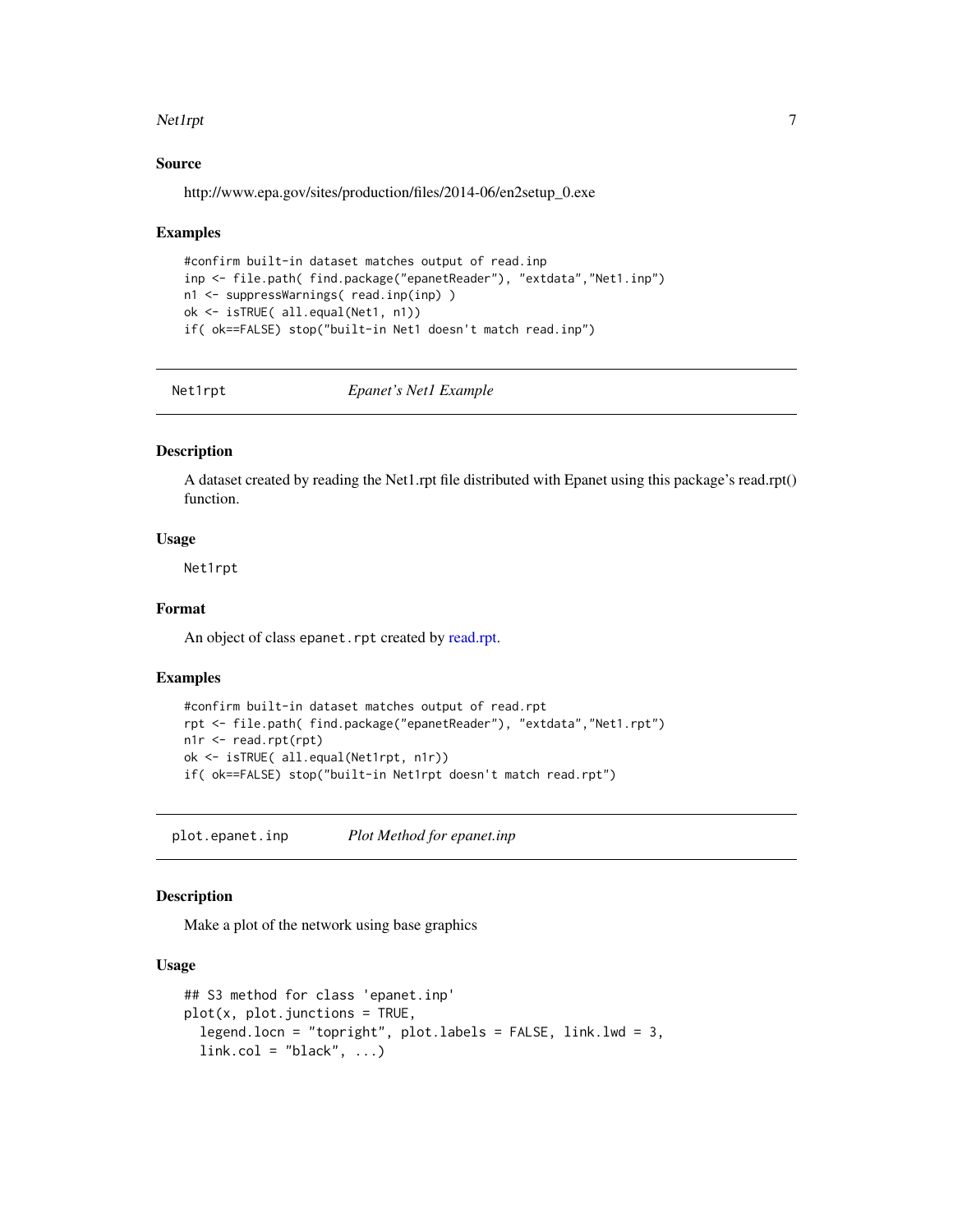# Arguments

| object of class epanet.inp.                                                              |
|------------------------------------------------------------------------------------------|
| plot. junctions logical indicating whether to plot junctions                             |
| character string passed to legend() specifying the location of the legend on the<br>plot |
| logical indicating whether to plot the labels using text()                               |
| value of lwd passed to segments()                                                        |
| value of col passed to segments()                                                        |
| other arguments passed to plot()                                                         |
|                                                                                          |

# Details

Implements the generic plot function for S3 objects of class epanet.inp. The plot is built from base graphics by creating a blank plot and then calling the helper functions plotInpLinks(), plotInpNodes(), plotElementsLegend().

### Examples

```
plot(Net1)
plot(Net1, plot.labels=TRUE)
```
plot.epanet.rpt *Plot Simulation Results*

# Description

Plots simulation results for a single time step in map form

# Usage

```
## S3 method for class 'epanet.rpt'
plot(x, inp, Timestep = "0:00:00", juncQty = "Demand",linkQty = "Velocity", legend1.locn = "topright",
  legend2.locn = "topleft", ...)
```
# Arguments

| x        | epanet.rpt object                                                                                                                        |
|----------|------------------------------------------------------------------------------------------------------------------------------------------|
| inp      | epanet.inp object associated with x                                                                                                      |
| Timestep | string indicating the time to plot                                                                                                       |
| juncQty  | string specifying which column of x\$nodeResults (Demand, Head, Pressure,<br>Chlorine, etc.) to show by circle size at network junctions |
| linkOty  | string specifying which column of x\$linkResults (Flow, Velocity, Headloss) to<br>show by line width on network links                    |

<span id="page-7-0"></span>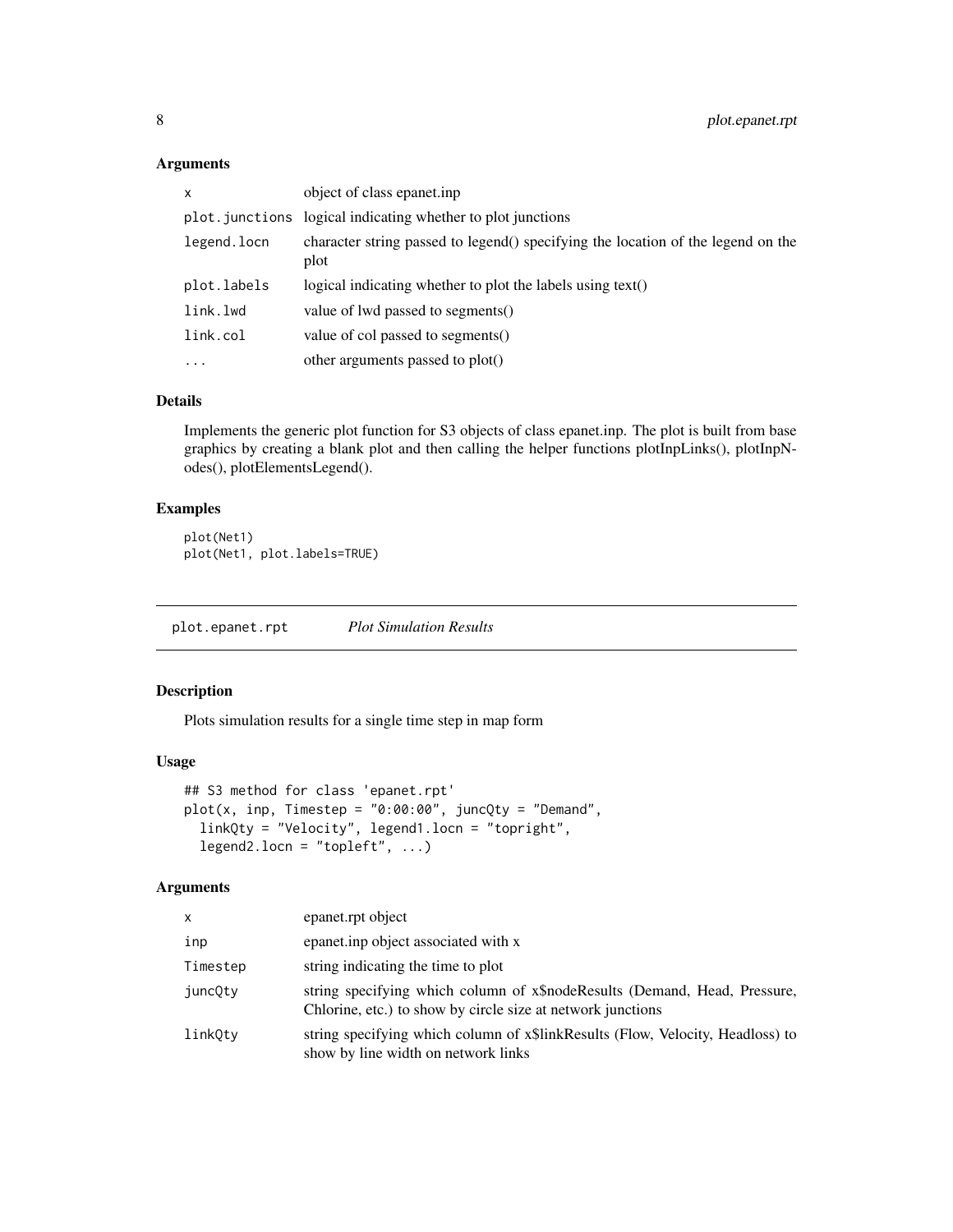<span id="page-8-0"></span>

| legend1.locn | string passed to legend() for placing legend of network elements             |
|--------------|------------------------------------------------------------------------------|
| legend2.locn | string passed to legend() for placing legend of junction and link quantities |
| $\cdots$     | further arguments passed to plot                                             |

### Details

juncQty plots and values for Junctions only; Tanks and Reservoirs are not included. In contrast, linkQty is scaled over all of the link types: Pipes, Pumps & Valves. These choices aim at a map showing demand at junctions and velocity in links.

plot.epanetmsx.rpt *Plot method for epanetmsx.rpt*

# Description

Plots a sparkline table of Epanet-msx results

# Usage

```
## S3 method for class 'epanetmsx.rpt'
plot(x, elementType = "Nodes", ...)
```
#### Arguments

|             | epanetmsx.rpt object                                                         |
|-------------|------------------------------------------------------------------------------|
| elementType | character indicating whether results for "nodes" or links" should be plotted |
| $\cdot$     | further arguments passed to plotSparklineTable                               |

#### See Also

plotSparklineTable

plot.expandedLinkTable

*plot an expanded link table*

# Description

plot an expanded link table

# Usage

```
## S3 method for class 'expandedLinkTable'
plot(x, add = FALSE, label = FALSE,linewidths = 3, color = "black", \ldots)
```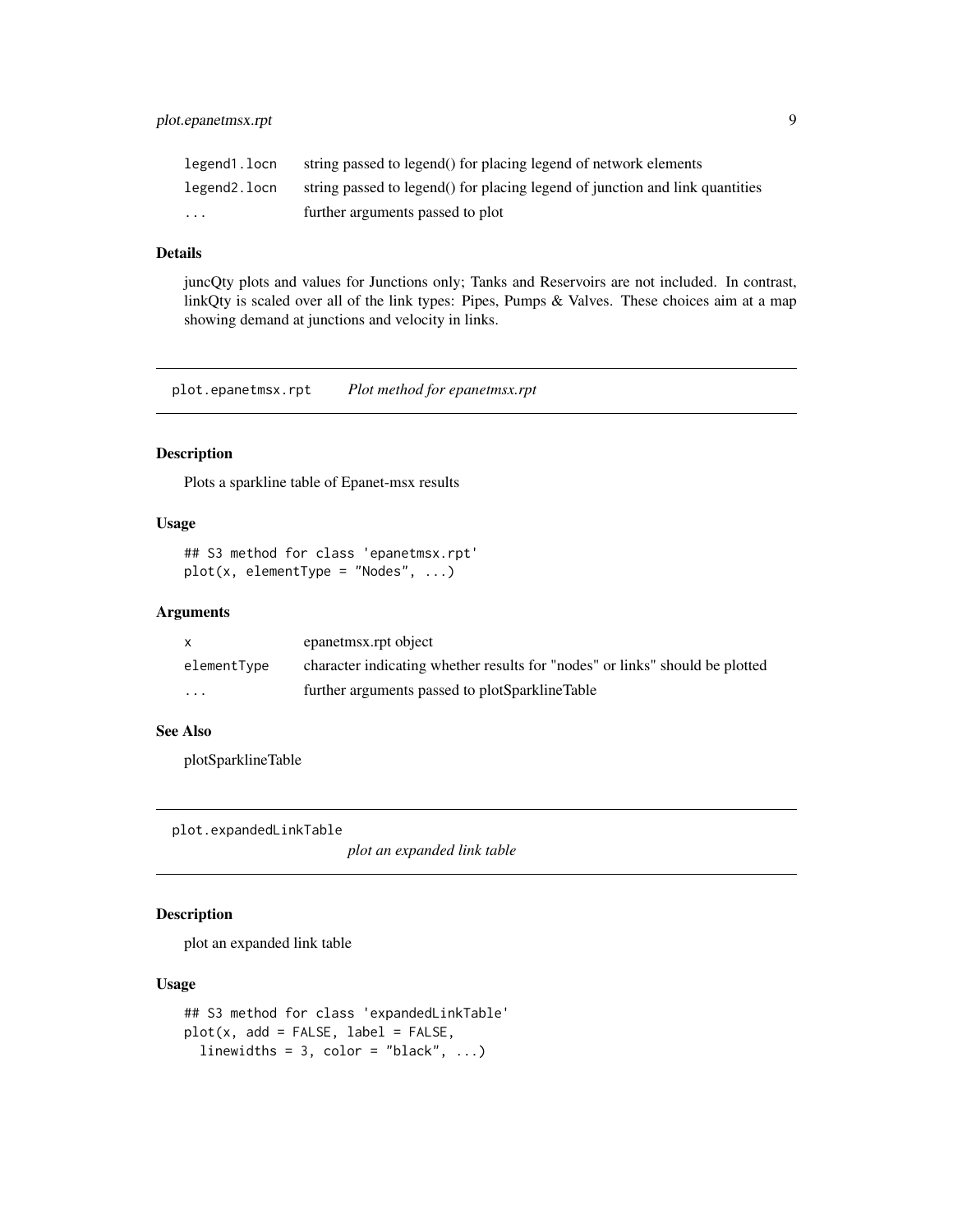# <span id="page-9-0"></span>Arguments

| $\mathsf{x}$ | object of type expanded Link Table                                                                 |
|--------------|----------------------------------------------------------------------------------------------------|
| add          | logical indicating whether to add to the currently active plot. add=FALSE cre-<br>ates a new plot. |
| label        | logical indicating if the links should be labeled at the mid points                                |
| linewidths   | passed to lwd argument in segments()                                                               |
| color        | passed to col argument in segments()                                                               |
| $\ddotsc$    | further arguments passed to segments()                                                             |

#### Details

An implementation of the generic plot function for expandedLinkTable objects. Links are drawn using segments(). Useful for building up network plots.

plot.sparkline *Plot a sparkline*

# Description

Plot a sparkline

# Usage

## S3 method for class 'sparkline'  $plot(x, \ldots)$ 

# Arguments

| x                       | sparkline object                         |
|-------------------------|------------------------------------------|
| $\cdot$ $\cdot$ $\cdot$ | further arguments passed to plot.default |

# Details

Implementation of the generic plot function for a single sparkline object. The primarily used to build up plots of a sparklineTable

# See Also

sparkline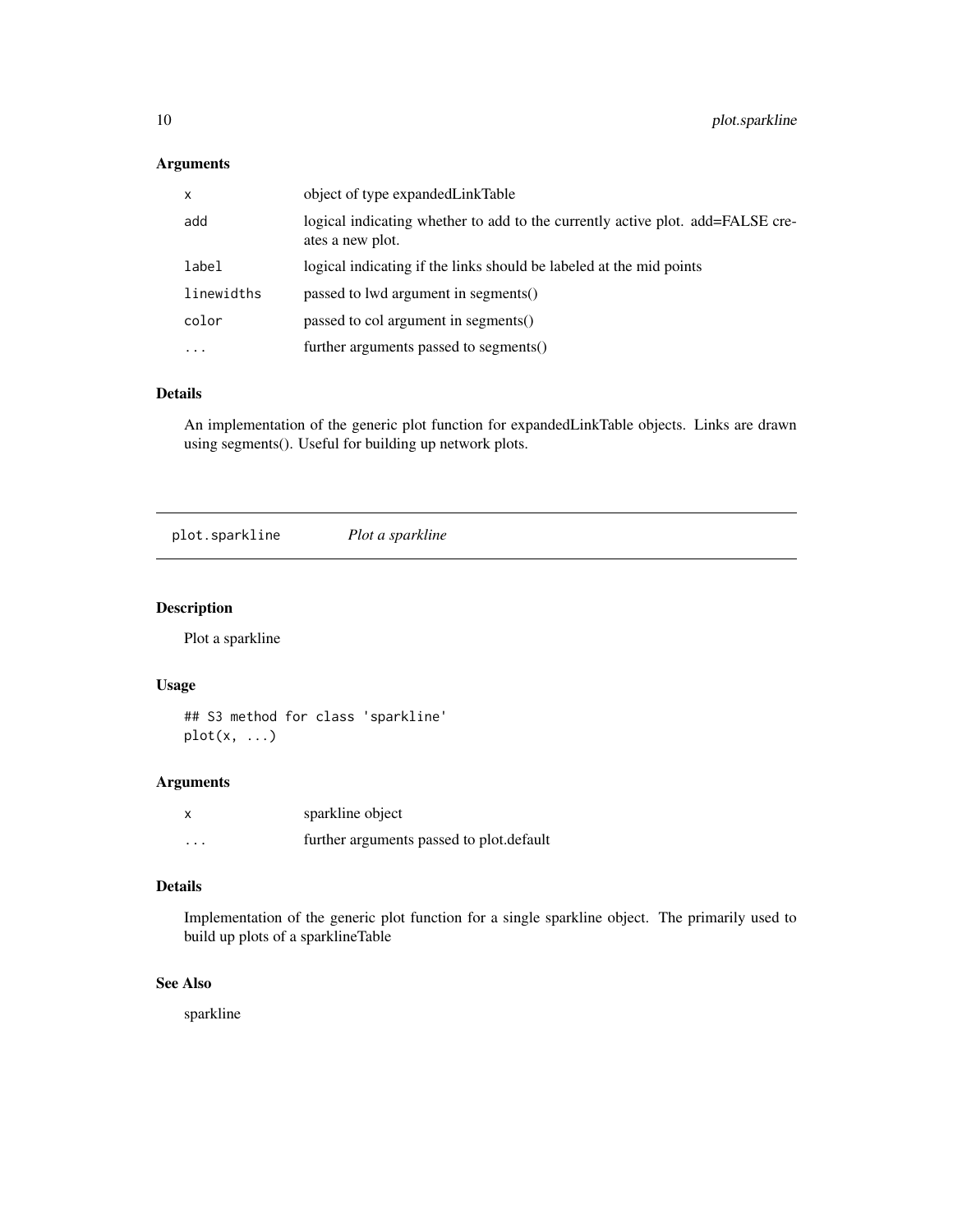<span id="page-10-0"></span>plot.sparklineTable *Plot Sparkline Table*

#### Description

Plot Sparkline Table

# Usage

## S3 method for class 'sparklineTable'  $plot(x, \ldots)$ 

# Arguments

| x       | object of class sparkline Table |
|---------|---------------------------------|
| $\cdot$ | further arguments passed to par |

plotElementsLegend *Plot Legend of Network Elements*

#### Description

Add legend of network elements to the active plot

#### Usage

```
plotElementsLegend(legend.locn)
```
# Arguments

legend.locn keyword for location of legend. See details of legend() function.

#### Details

Helper function for adding a legend to the active plot. Uses plot characters 16, 15, 8 and 25 for Tanks, Reservoirs, Pumps and Valves for compatibility with plotInpNodes()

#### Examples

```
## make a new blank plot
plot(c(0,1), c(0,1), type = 'n')
## add the nodes, including junctions
plotElementsLegend('topright')
```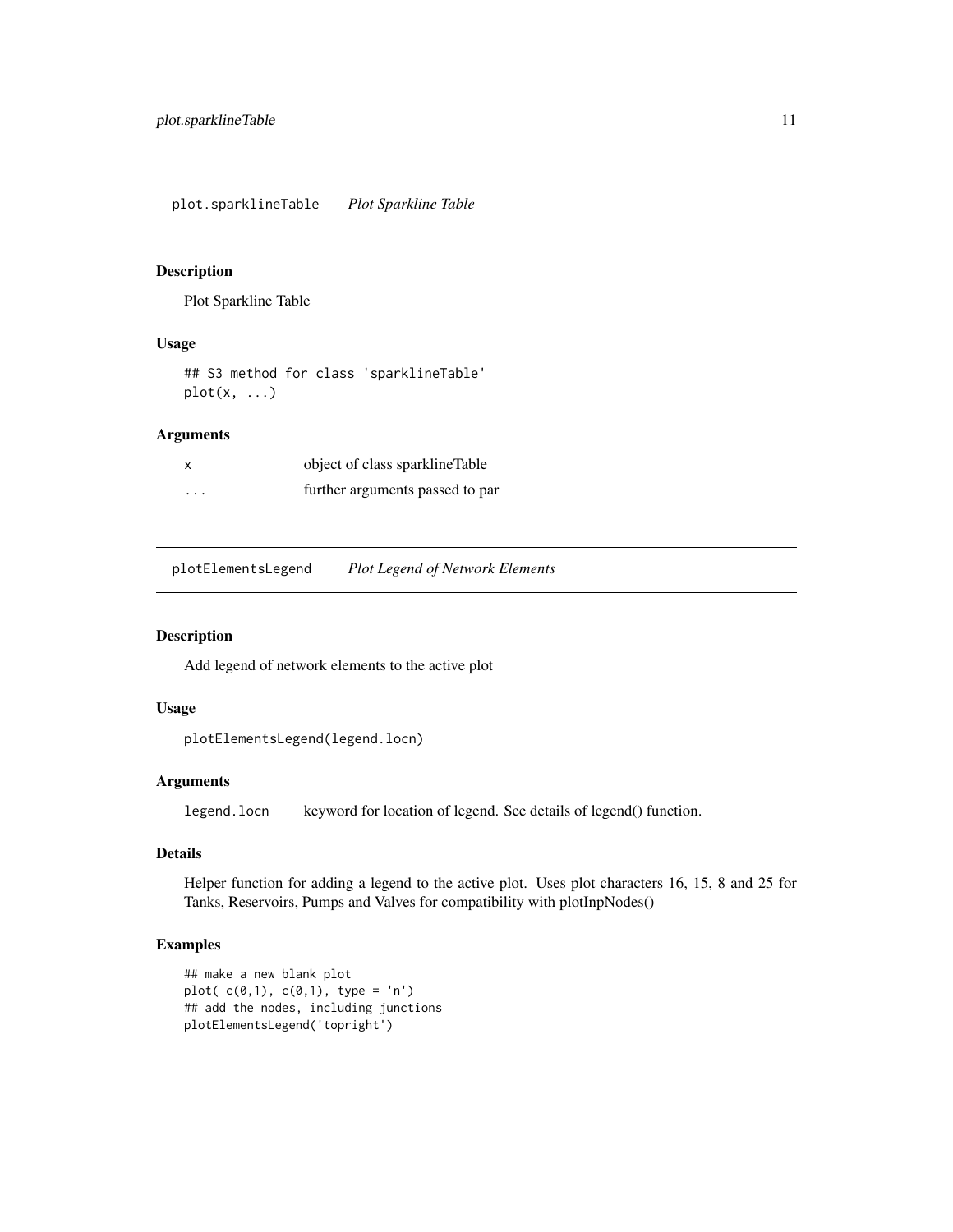<span id="page-11-0"></span>plotInpLinks *Plot .inp Links*

# Description

Add lines for pipes, pumps and valves from an epanet.inp object to an existing plot

# Usage

 $plotInplinks(x, lwd = 3, col = "black")$ 

#### Arguments

| X               | epanet.inp object |
|-----------------|-------------------|
| 1 <sub>wd</sub> | width of lines    |
| co1             | color of lines    |

# Details

Helper function for building up a plot of the network by adding links to an existing plot.

#### Examples

```
## make a new blank plot
plot( range(Net1$Coordinates$X), range(Net1$Coordinates$Y), type = 'n')
## add the links
plotInpLinks(Net1)
```
plotInpNodes *Plot Node Elements*

# Description

Adds node elements from epanet.inp object to an existing plot

#### Usage

plotInpNodes(x, plot.junctions)

# Arguments

x epanet.inp object

plot.junctions logical indicating whether to plot junctions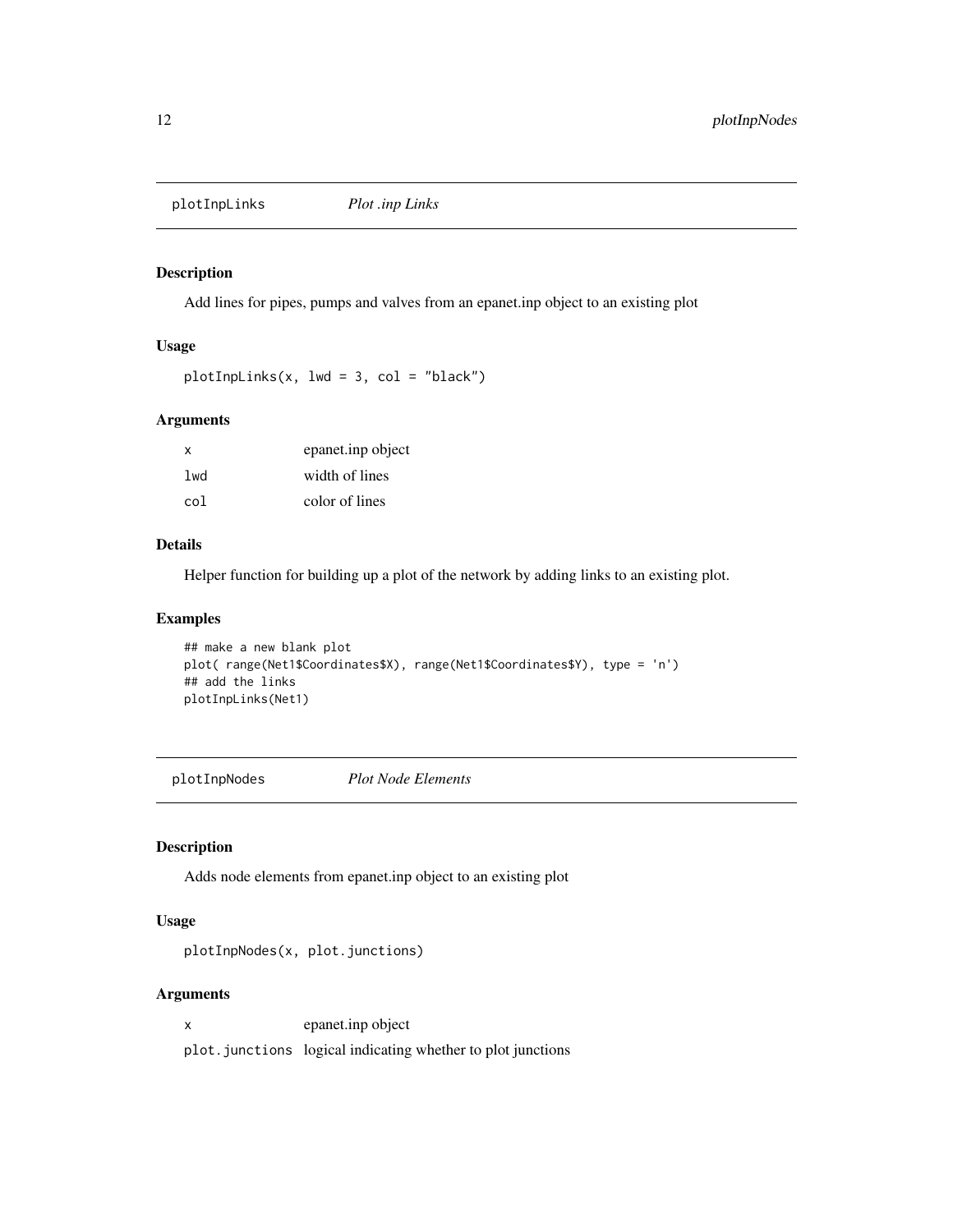# <span id="page-12-0"></span>plotSparklineTable 13

### Details

Helper function for building up a network plot. Tanks and Reservoirs are shown using plot characters (pch) ' 16 and 15. Junctions, if plotted, appear as pch ="."

#### Examples

```
## make a new blank plot
plot( range(Net1$Coordinates$X), range(Net1$Coordinates$Y), type = 'n')
## add the nodes, including junctions
plotInpNodes(Net1, TRUE )
```
plotSparklineTable *Plot Sparkline Table*

#### Description

Generate a table of sparkline plots

#### Usage

plotSparklineTable(df, row.var, col.vars, xvar = NULL, xrange.labels = NULL)

#### Arguments

| df            | data.frame of values to plot.                                                                                            |
|---------------|--------------------------------------------------------------------------------------------------------------------------|
| row.var       | variable for rows of the table                                                                                           |
| col.vars      | variables for columns of the table                                                                                       |
| xvar          | optional name of variable for horizontal axis of sparkline plots                                                         |
| xrange.labels | optional vector of length 2 with labels for the first and last quantities plotted on<br>x-axis, often a date and/or time |

#### Details

Generates a table of 'sparkline' plots of data in df. rows the table correspond to different values of row.var. The table's first column gives the value of row.var. The remaining columns contain sparkline plots for the values of col.vars. When xvar is not provided values are plotted against their index in the extracted vector. The starting and ending values are labeled. Uses layout() function to arrange plots.

# References

E. Tufte, Beautiful Evidence, Graphics Press, 2006.

# See Also

yaletoolkit and sparkTable packages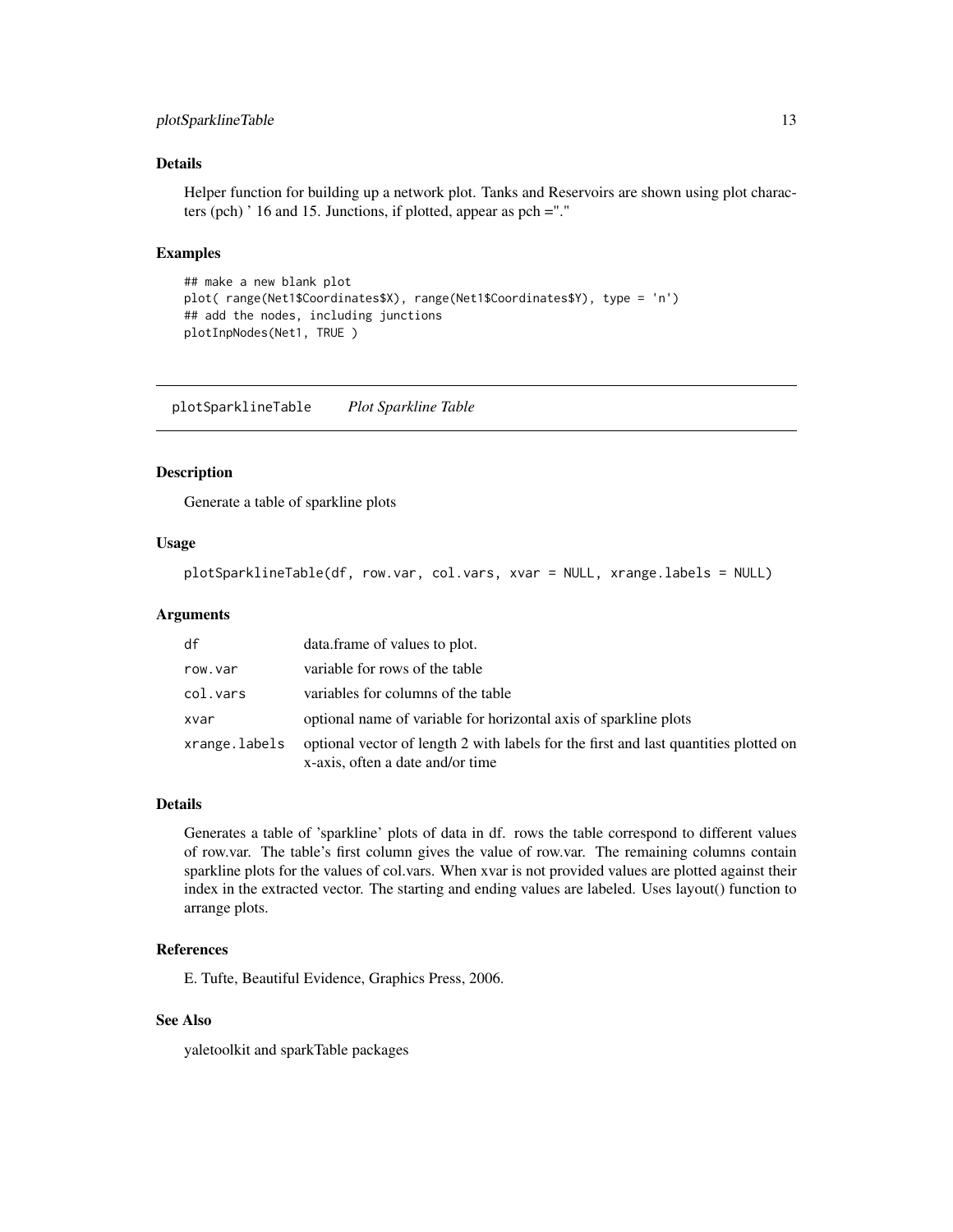#### Examples

```
plotSparklineTable( Orange, row.var = 'Tree', col.vars = c('age','circumference'))
plotSparklineTable( Loblolly, row.var = 'Seed', col.vars = 'height')
## specify the x variable if you have it, especially if it differs
plotSparklineTable(Theoph, row.var = 'Subject', col.vars = 'conc')
## a warning is normally issued with the ranges of xvar differ
suppressWarnings( plotSparklineTable(Theoph, row.var = 'Subject', col.vars = 'conc', xvar = 'Time'))
```
print.summary.epanet.rpt

*Print rpt summary*

# Description

The function prints a summary of simulation results contained in the rpt file.

# Usage

## S3 method for class 'summary.epanet.rpt'  $print(x, \ldots)$ 

# Arguments

|   | a summary epanet rpt object       |
|---|-----------------------------------|
| . | further arguments passed to print |

print.summary.epanetmsx.rpt

*Print msx rpt summary*

#### Description

The function prints a summary of multi-species simulation results contained in the report file

#### Usage

```
## S3 method for class 'summary.epanetmsx.rpt'
print(x, \ldots)
```
#### Arguments

| X                 | a summary.epanetmsx.rpt object    |
|-------------------|-----------------------------------|
| $\cdot\cdot\cdot$ | further arguments passed to print |

<span id="page-13-0"></span>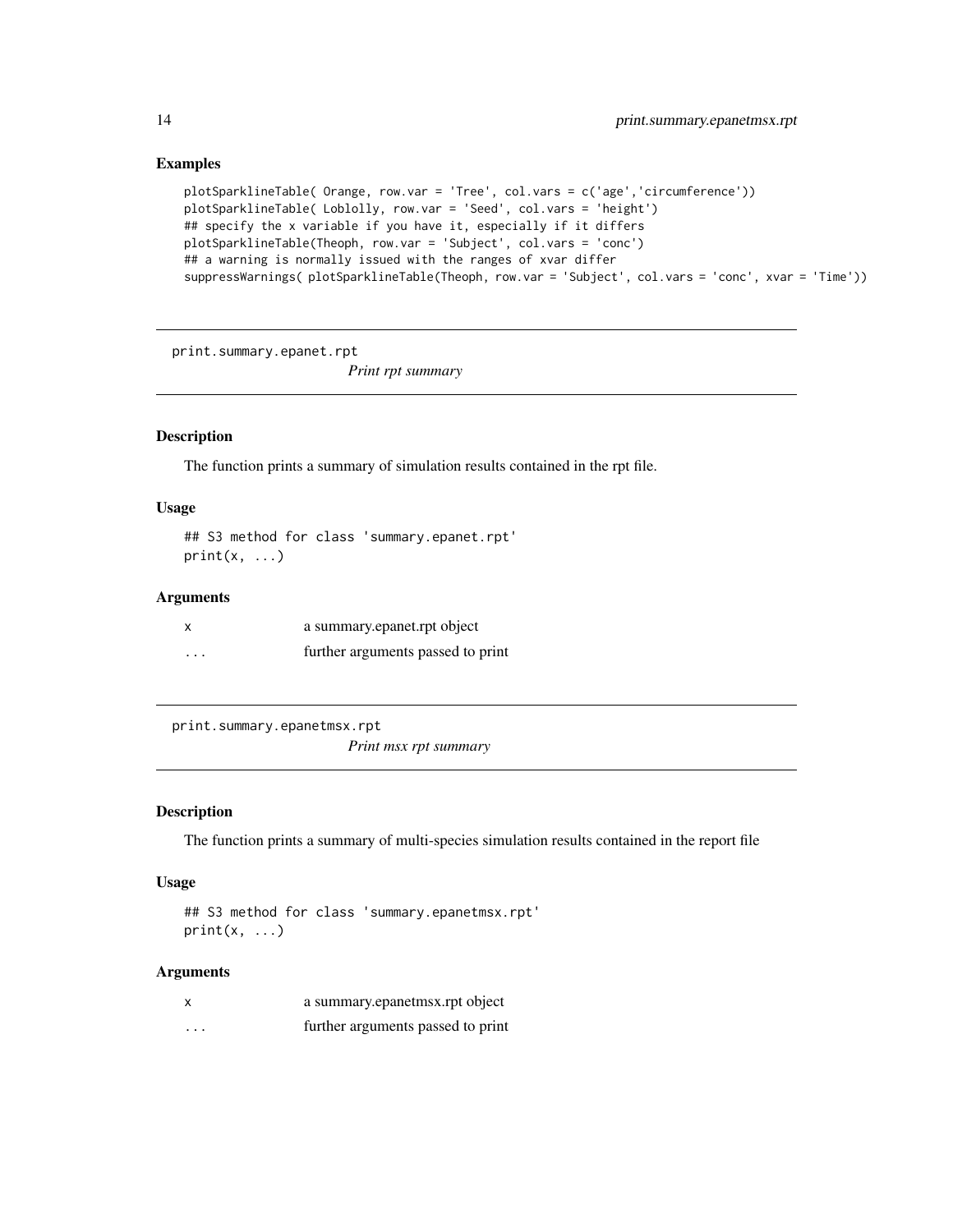<span id="page-14-1"></span><span id="page-14-0"></span>

#### **Description**

Read an Epanet .inp file into R

#### Usage

```
read.inp(file)
```
#### Arguments

file the name of the file to read

#### Details

This function reads a text file in Epanet's .inp format and returns an S3 object with entries for sections of the .inp file. Sections of the .inp file that are implemented appear in the Value section.

Fields for node or link ID are stored as characters not factors or integers. However, some fields are stored as factors to allow more informative summaries. Examples include valve type and pipe status.

Sections that are absent from the .inp file are NULL in the list.

Columns of data.frames use the headings exported by the Epanet GUI.

The [OPTIONS] section in the .inp file is used to update a list of Epanet's default options. In this way if an option such as units is not specified by the .inp file, the units that would be used by default are provided.

In the [PATTERNS] and [CURVES] sections, integers used as names of list elements are backquoted according to the default behavior in R. So if the .inp file has a pattern "1" this pattern will appear as element '1' in the list that is returned. A warning is issued in this case.

#### Value

Returns an epanet.inp S3 object with elements of the following names and types corresponding to sections of the .inp file. Sections missing from the .inp file have a value of NULL.

| Title      | character  |
|------------|------------|
| Junctions  | data frame |
| Tanks      | data frame |
| Reservoirs | data.frame |
| Pipes      | data frame |
| Pumps      | data frame |
| Valves     | data frame |
| Demands    | data.frame |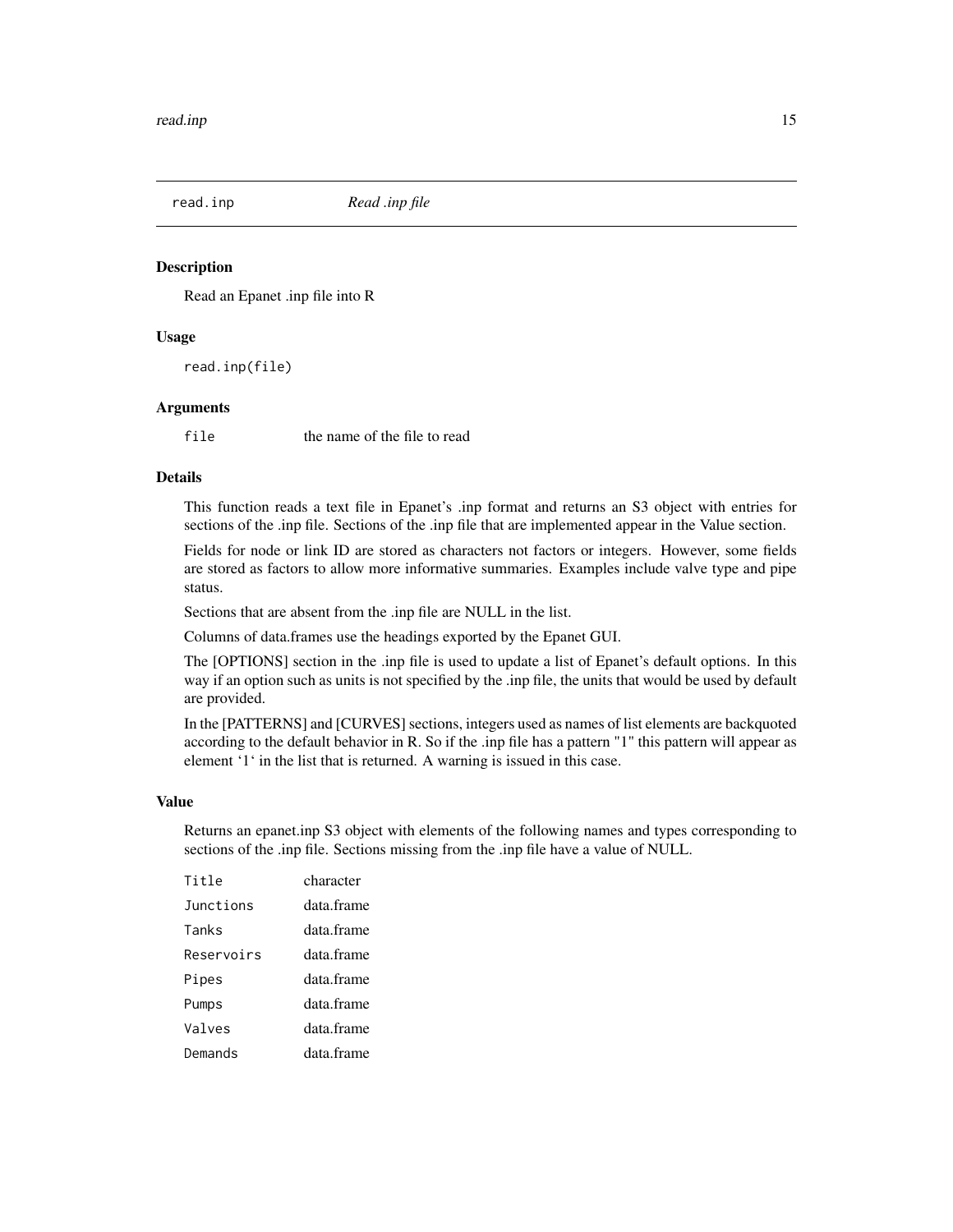16 read.inp

| Status      | data.frame |
|-------------|------------|
| Emitters    | data.frame |
| Quality     | data.frame |
| Sources     | data.frame |
| Reactions   | character  |
| Mixing      | data.frame |
| Patterns    | list       |
| Curves      | list       |
| Controls    | character  |
| Rules       | character  |
| Energy      | character  |
| Times       | character  |
| Report      | character  |
| Options     | list       |
| Coordinates | data.frame |
| Vertices    | data.frame |
| Labels      | data.frame |
| Backdrop    | character  |
| Tags        | character  |

# References

Rossman, L. A. (2000). Epanet 2 users manual. US EPA, Cincinnati, Ohio. http://nepis.epa.gov/Adobe/PDF/P1007WWU.pdf

# Examples

```
# path to Net1.inp example file included with this package
inp <- file.path( find.package("epanetReader"), "extdata","Net1.inp")
#read the network file into R
n1 <- read.inp(inp)
summary(n1)
names(n1)
summary(n1$Junctions)
summary(n1$Pipes)
plot(n1)
```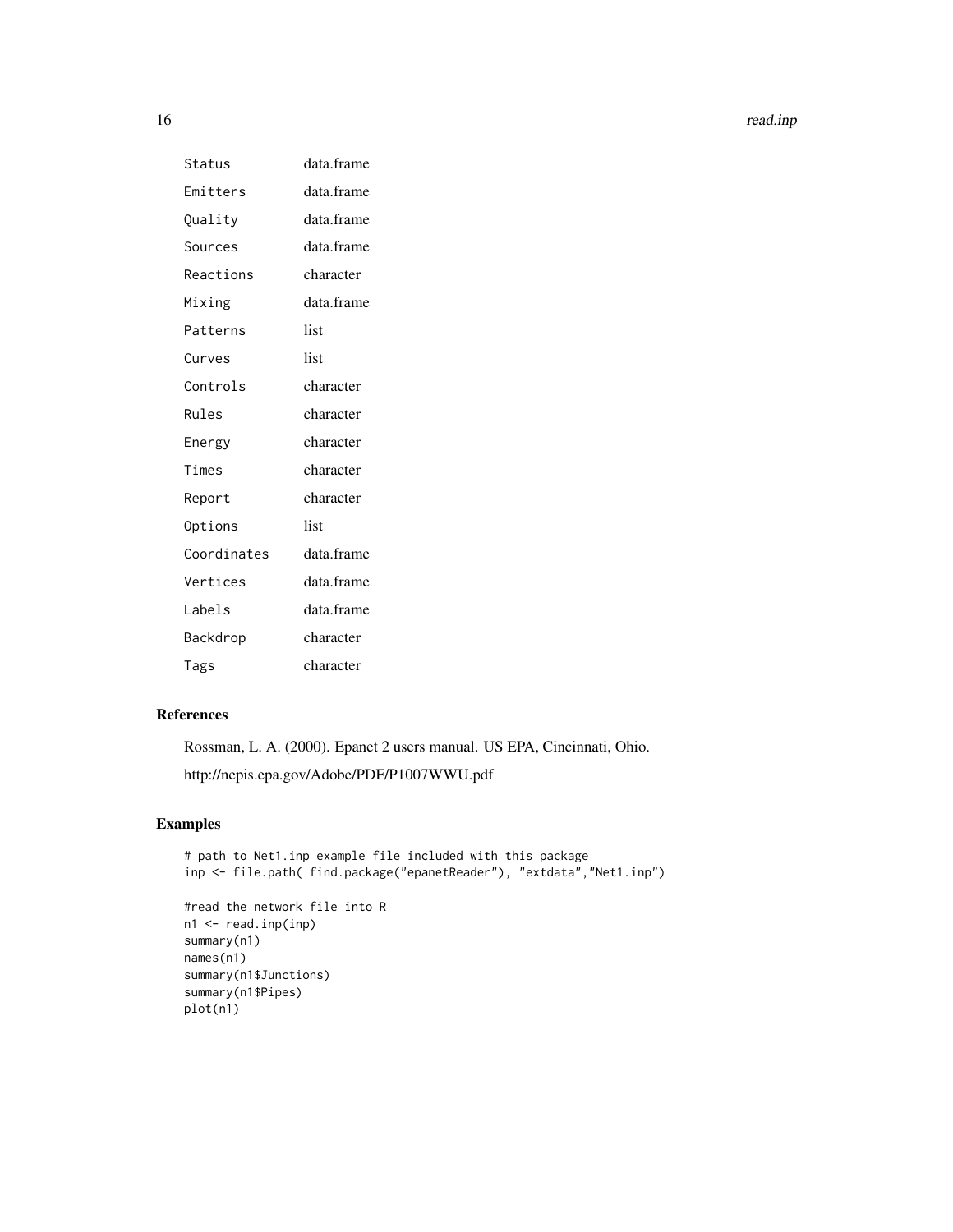<span id="page-16-1"></span><span id="page-16-0"></span>read.msxrpt *Read msx results*

# Description

reads an Epanet-msx .rpt file into R

# Usage

```
read.msxrpt(file)
```
#### Arguments

file the name of the file to read

# Details

Specify the needed outputs from an Epanet-msx simulation in the [REPORT] section of the .msx file to create reports for reading with with this function.

The function returns an S3 object (list) with a data.frame for node results and data.frame for link results. These data.frames contain results from all the time periods to facilitate time series plots.

#### Value

Returns an epanetmsx.rpt S3 object .

| nodeResults | data.frame |
|-------------|------------|
| linkResults | data.frame |

# References

Shang, F., Uber, J.G., Rossman, L.A. (2011) EPANET Multi-species Extension User's Manual. US Environmental Protection Agency, Cincinnati.

#### Examples

```
# path to example file included with this package
msr <- file.path( find.package("epanetReader"), "extdata","example.rpt")
#read the results into R
x <- read.msxrpt(msr)
names(x)
summary(x)
plot(x)
```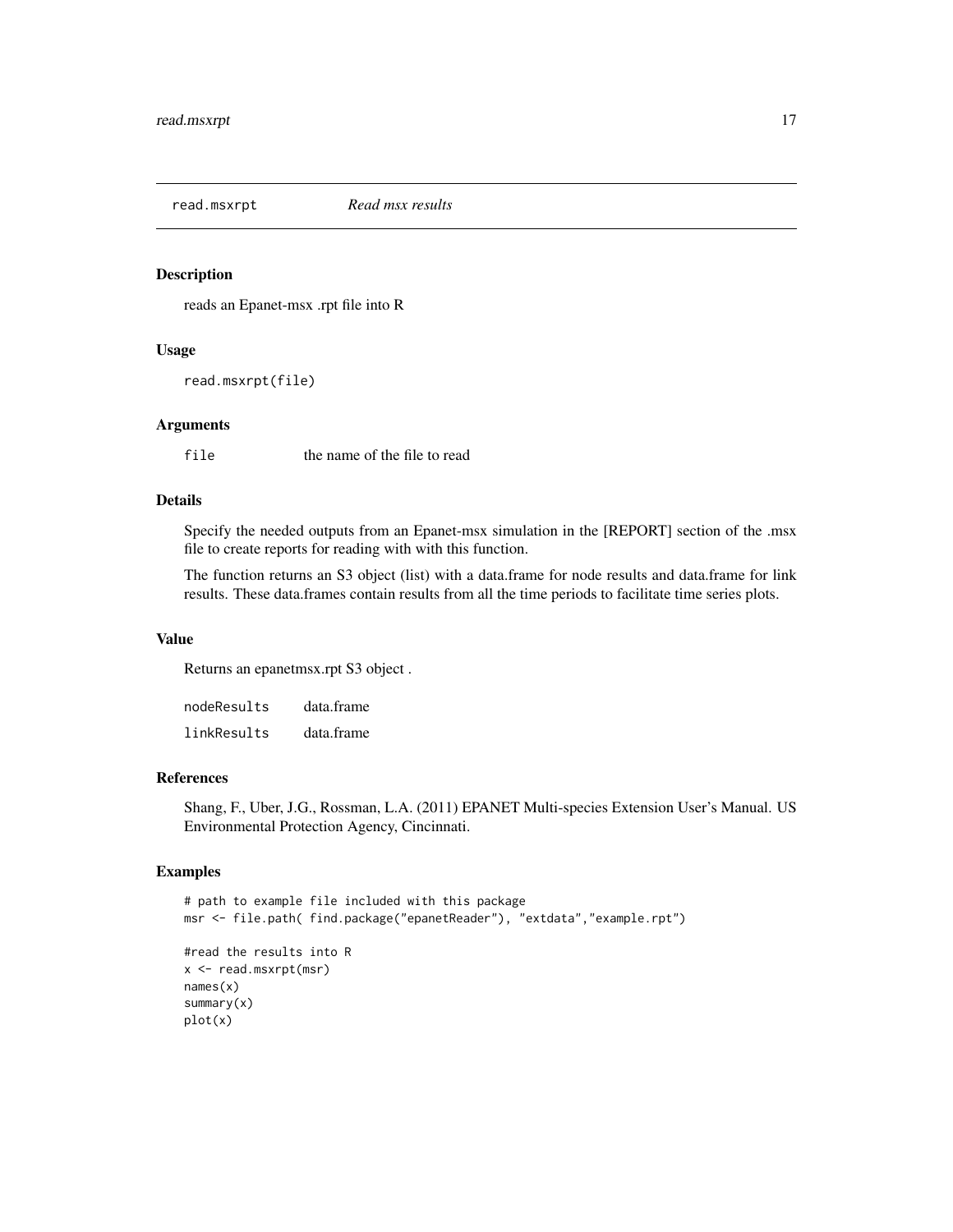<span id="page-17-1"></span><span id="page-17-0"></span>

#### Description

reads an Epanet .rpt file into R

#### Usage

read.rpt(file)

# Arguments

file the name of the file to read

#### Details

add lines "Page 0", "Links All" and "Nodes All" to the [REPORT] section of the .inp file to output info to read in with this function

In contrast to the treatment of .inp files, data from .rpt files is stored using a slightly different structure than the .rpt file. The function returns an object (list) with a data.frame for node results and data.frame for link results and a data.frame for energy usage. The node and link results data frames contain results from all the time periods to facilitate time series plots.

# Value

Returns an epanet.rpt S3 object with two data.frame elements.

| nodeResults | data.frame |
|-------------|------------|
| linkResults | data.frame |
| energyUsage | data.frame |

#### References

Rossman, L. A. (2000). Epanet 2 users manual. US EPA, Cincinnati, Ohio. http://nepis.epa.gov/Adobe/PDF/P1007WWU.pdf

#### Examples

```
# path to Net1.rpt example file included with this package
rpt <- file.path( find.package("epanetReader"), "extdata","Net1.rpt")
n1r <- read.rpt(rpt)
summary(n1r)
names(n1r)
```
#Results for a chosen time period can be retrieved using the subset function. subset(n1r\$nodeResults, Timestamp == "0:00:00")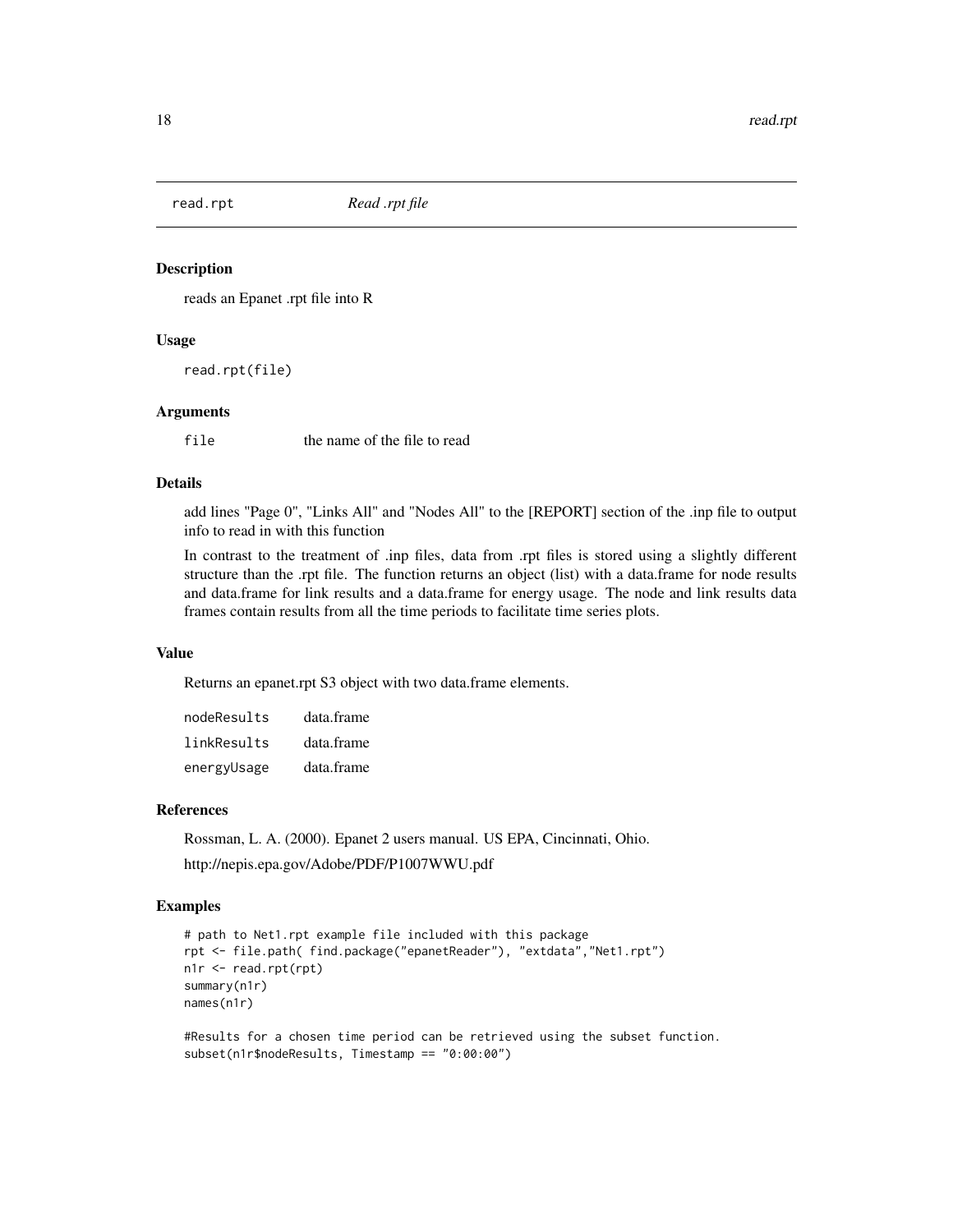```
# time series plot for a nodal value
plot( Chlorine ~ timeInSeconds,
      data = subset(n1r$nodeResults, ID == "22"))
# Plotting the epanet.rpt object itself gives a map.
# Note that the object created from the .inp file is required.
inp <- file.path( find.package("epanetReader"), "extdata","Net1.inp")
n1 <- read.inp(inp)
plot( n1r, n1)
# Energy Usage table
print(n1r$energyUsage)
```
read\_lines\_wrapper *Read lines wrapper*

# Description

Wrapper function for different implementations of readlines functions

#### Usage

```
read_lines_wrapper(file)
```
#### **Arguments**

file the name of the file to read

#### Details

calls Kmisc::readlines if available and base::readLines otherwise

#### Value

character vector where each entry corresponds to a line in the file.

sparkline *Sparkline*

#### Description

Create sparkline object by extracting from a data frame

#### Usage

sparkline(df, id.var, ID, yvar, xvar)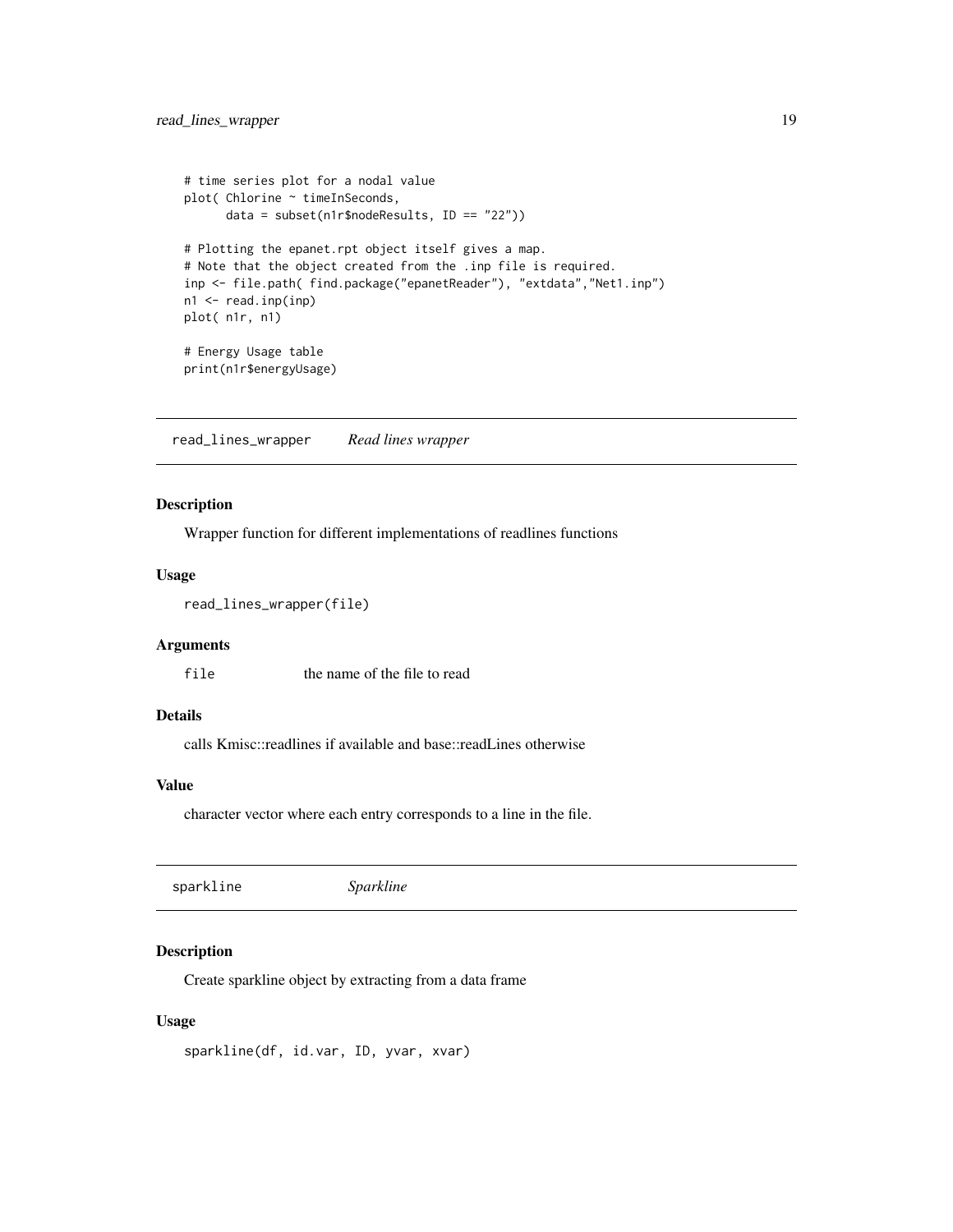<span id="page-19-0"></span>20 sparklineTable sparklineTable

# Arguments

| df     | data.frame from which data for the sparkline is extracted        |
|--------|------------------------------------------------------------------|
| id.var | variable in df with IDs                                          |
| ΙD     | value in id. var on which to extract                             |
| yvar   | name of variable for the y values in the sparkline               |
| xvar   | optional name of variable for horizontal axis of sparkline plots |

# Details

Creates an object with info for a single sparkline by extracting from a data.frame. The function works on data.frames with one column of ID variables and possibly several columns of other variables. The main use is as a helper function for building up a [sparklineTable.](#page-19-1)

#### Examples

```
## look at the names in the built-in data set Theoph
names(Theoph)
## make sparkline object for the concentration over time in subject 2
sl <- sparkline(df= Theoph, id.var = 'Subject', ID = 2, yvar='conc', xvar = 'Time')
plot(sl)
```

```
sparklineTable Sparkline Table
```
# Description

Create S3 object of data for table of sparklines

# Usage

```
sparklineTable(df, row.var, col.vars, xvar = NULL, xrange.labels = NULL)
```
# Arguments

| df            | data.frame of values to plot.                                                                                            |
|---------------|--------------------------------------------------------------------------------------------------------------------------|
| row.var       | variable for rows of the table                                                                                           |
| col.vars      | variables for columns of the table                                                                                       |
| xvar          | optional name of variable for horizontal axis of sparkline plots                                                         |
| xrange.labels | optional vector of length 2 with labels for the first and last quantities plotted on<br>x-axis, often a date and/or time |

# See Also

plotSparklineTable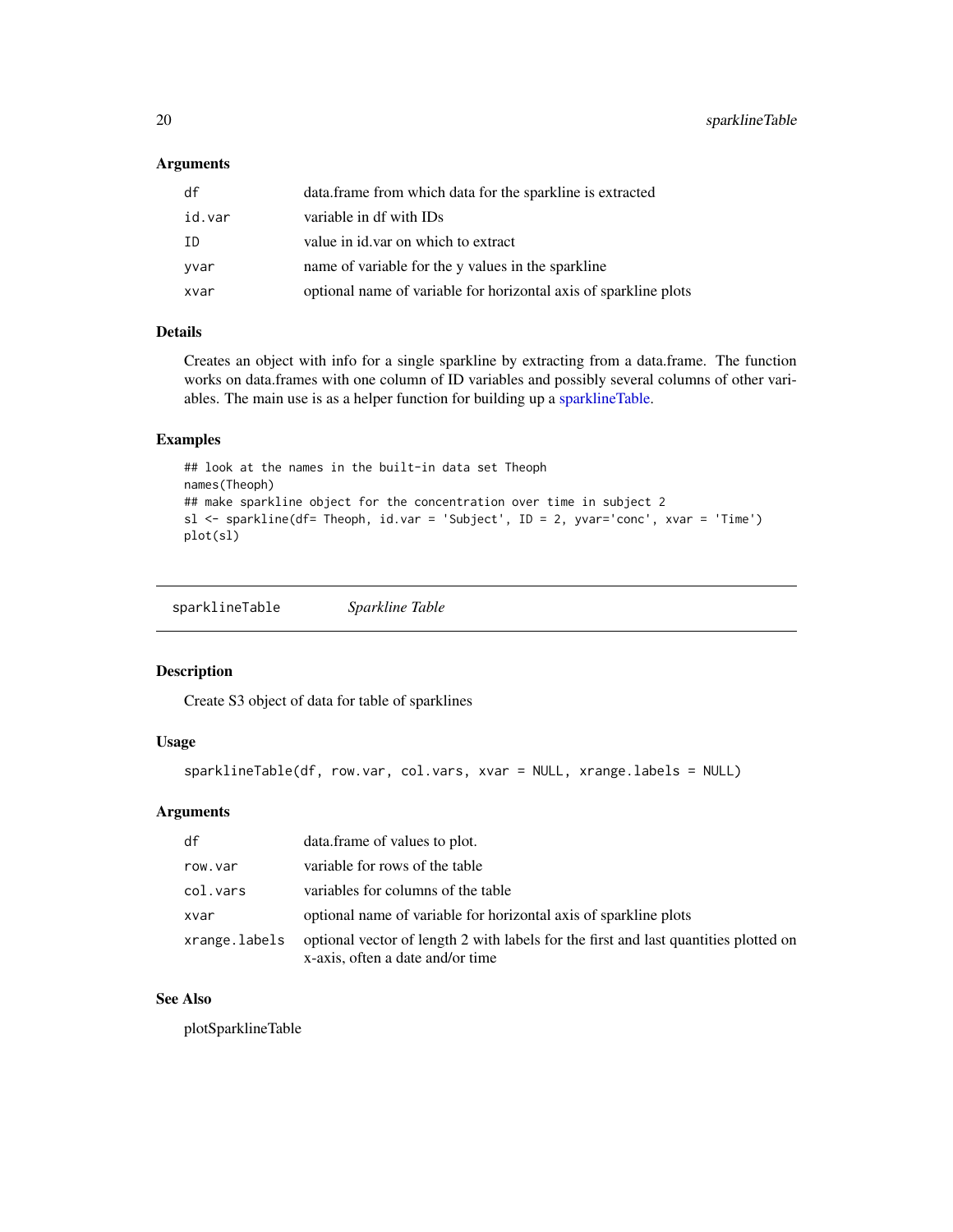# <span id="page-20-0"></span>Description

Summarizes the network by printing the Title of the network and the number of each type of elements.

#### Usage

## S3 method for class 'epanet.inp' summary(object, ...)

# Arguments

| object  | of class epanet.inp |
|---------|---------------------|
| $\cdot$ | futher arguments    |

summary.epanet.rpt *Summary of Epanet Simulation Results*

#### Description

Provides a basic summary of simulation results

# Usage

```
## S3 method for class 'epanet.rpt'
summary(object, ...)
```
#### Arguments

| object            | of epanet.rpt class                   |
|-------------------|---------------------------------------|
| $\cdot\cdot\cdot$ | further arguments passed to summary() |

#### Details

Summary of pipe results shows positive and negative values of flow but only positive values of velocity as in the rpt file.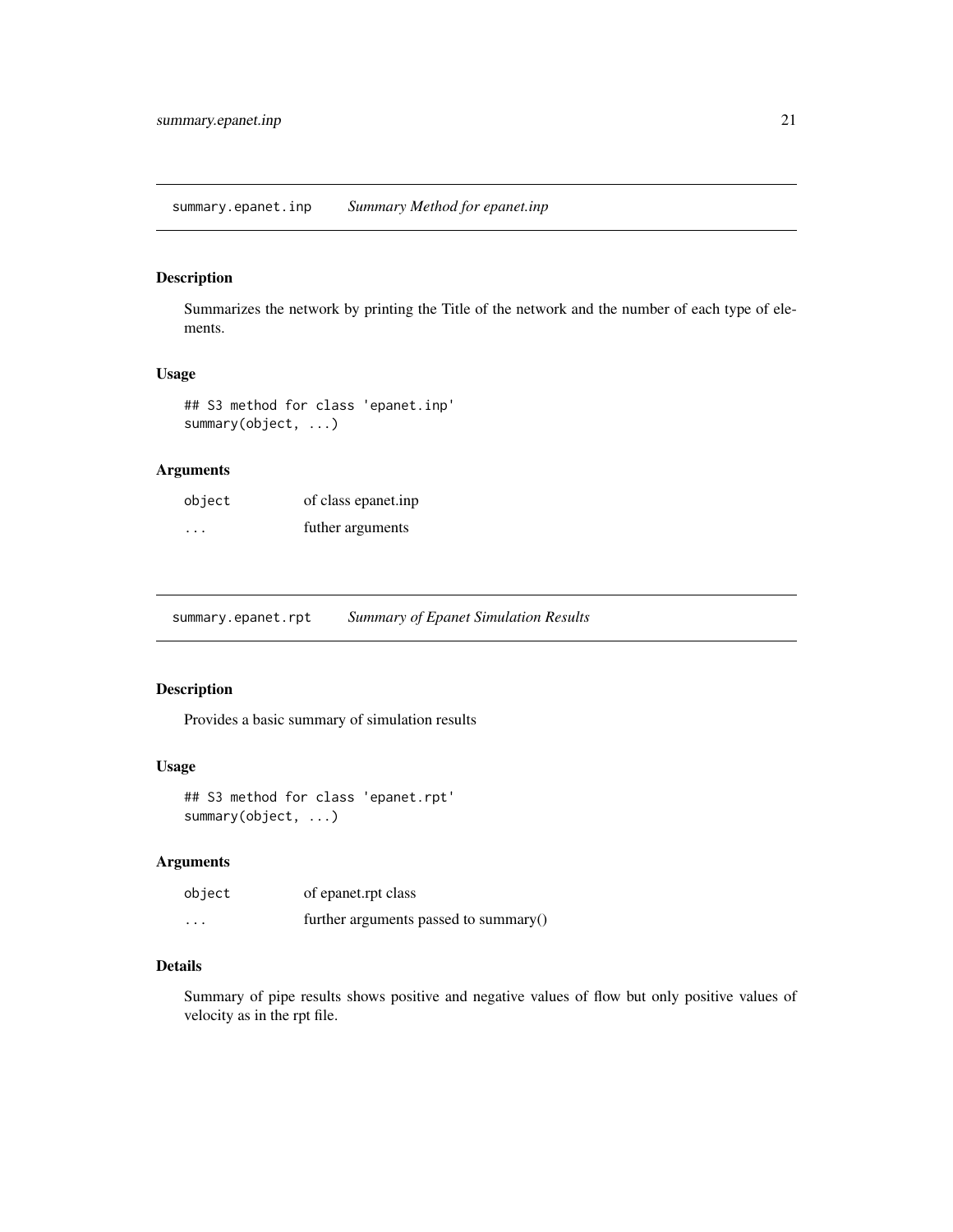<span id="page-21-0"></span>summary.epanetmsx.rpt *Summary of Epanet-msx Simulation Results*

#### Description

Provides a basic summary of simulation results

# Usage

```
## S3 method for class 'epanetmsx.rpt'
summary(object, ...)
```
# Arguments

| object                  | of epanetmsx.rpt class                |
|-------------------------|---------------------------------------|
| $\cdot$ $\cdot$ $\cdot$ | further arguments passed to summary() |

|  | write.inp |  |  |
|--|-----------|--|--|
|  |           |  |  |
|  |           |  |  |

```
write.inp Write .inp file
```
# Description

Write an epanet.inp object to a file

# Usage

write.inp(x, file)

# Arguments

| $\boldsymbol{\mathsf{x}}$ | epanet.inp object to write                   |
|---------------------------|----------------------------------------------|
| file                      | the name of the file where object is written |

#### Details

Writes an epanet.inp object to a file suitable for simulation with EPANET.

# Value

nothing

# Examples

```
write.inp(Net1, "Net1-fromR.inp")
n1 <- read.inp("Net1-fromR.inp")
all.equal(Net1, n1)
```